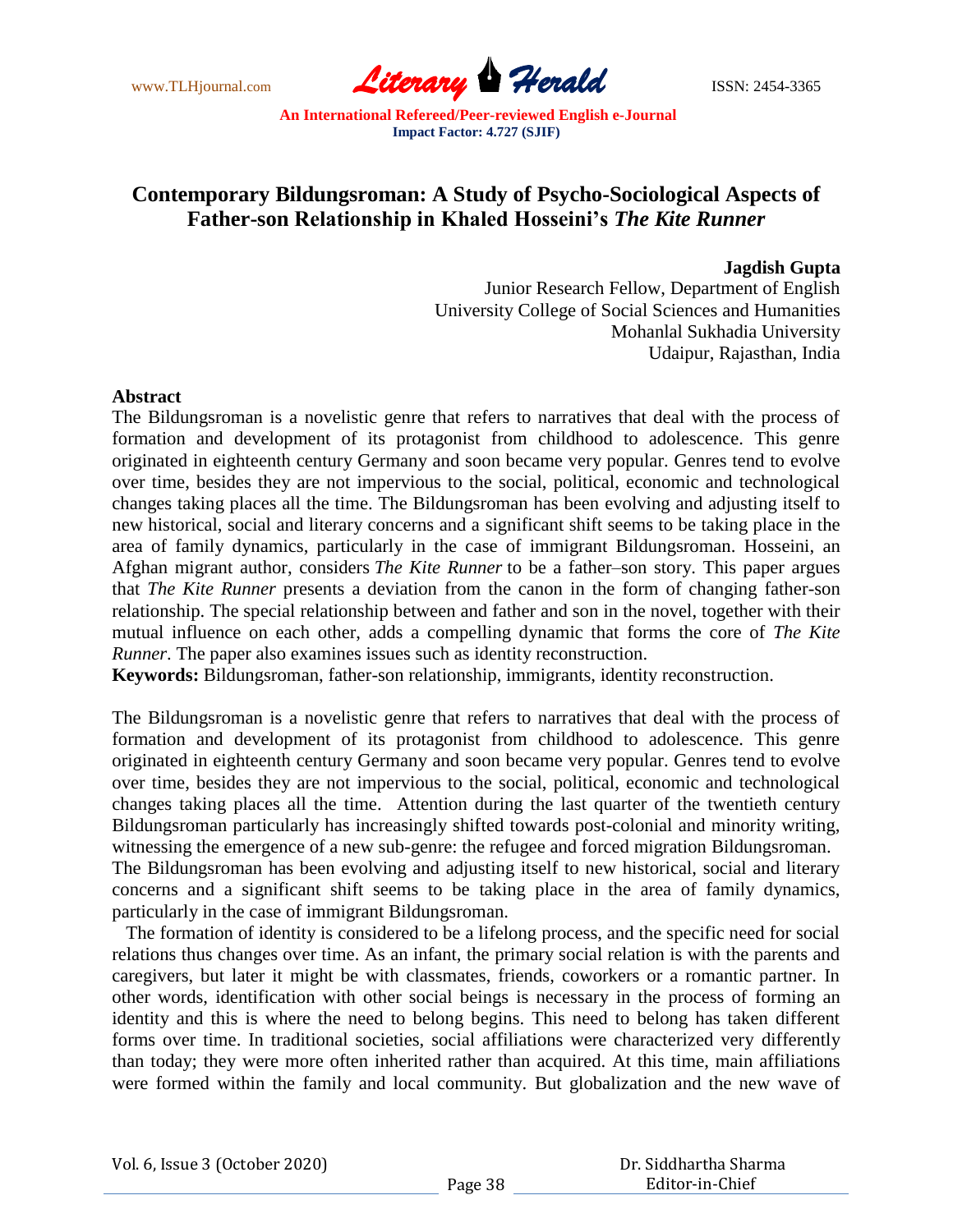

migration, post-colonial migration in particular, beginning from late twentieth century to present time, have added a totally new dimension to the notion of identity.

 One of the most consequential relationships in the lives of human beings is with their families. The family is one of the most basic constructs of human relationships and has a major impact on the development of a person. The effect of familial relationships has been studied for many years in order to understand the family's significance. Parental relationships have been found to affect many different aspects of development including sexuality, gender identity and depression. In recent years, the distinct interactions between parent and child within the family have been of interest to help understand the unique contributions each individual parent has on the child. The relationship between a father and his children has been found to have a major impact on a child's development, especially on a male child's development.

 An important difference between Western culture and Islam is the heavy collectivist nature of the religion. Basit (2007) states that "Family life is the basis and cornerstone of Islamic society and obedience and respect for the parents is constantly stressed in Islamic teachings". It is expected in Arab Muslim families that children will reorganize their needs and wants to fit the family's expectations (Henry, Stiles, Biran & Hinkle, 2008). Together, the strong collectivist nature of the religion and the foundation that seep into every aspect of a Muslim's life sets up a structure for entrenched conflict on a variety of issues between Western non-Muslims and moderate to strict Muslims.

The special relationship between and father and son in the *The Kite Runner*, together with their mutual influence on each other, adds a compelling dynamic that forms the core of the novel. Hosseini's admission that *The Kite Runner* is a father–son story, lends importance to the theme of father-son relationship in the narrative, and it assumes added significance due to the fact that it has been narrated with migration as its background with displacement, uprootedness, alienation playing a crucial role in adding new perspective on father-son relationship. The novel has enjoyed a phenomenal success ever since it came out in 2003 with 4 million copies sold in America alone. Currently, it is published in 40 countries and has been translated into other languages like Persian and Chinese. In 2007, it was adapted into a movie directed by Marc Froster.

 *The Kite Runner* tells the story of Amir, a young boy from Kabul, whose closest friend is Hassan, son of a servant of the family Ali who comes from underprivileged, ethnic minority- the Hajaras . The story is set against a backdrop of tumultuous events, from the fall of monarchy in Afghanistan through the Soviet military intervention, the exodus of refugees to Pakistan and the United States, and the rise of the Taliban regime. The novel primarily focuses on three significant stages in Amir's life: his childhood in Kabul his and his father's first years as immigrants in 1980s California, and Amir's return to Taliban-controlled Afghanistan.

 Amir's mother died during his birth and he has been brought by his aristocratic, flamboyant father whom he calls Baba. Baba comes across as a person who is torn between Amir and Hassan. Hassan is Baba's illegitimate son from Sanaubar, his childhood friend and servant Ali's wife. He never openly admits his love for Hassan but he feels guilty for not being able to adopt Hassan as his child. Later Rahim Khan, Baba's best friend and business partner, confides to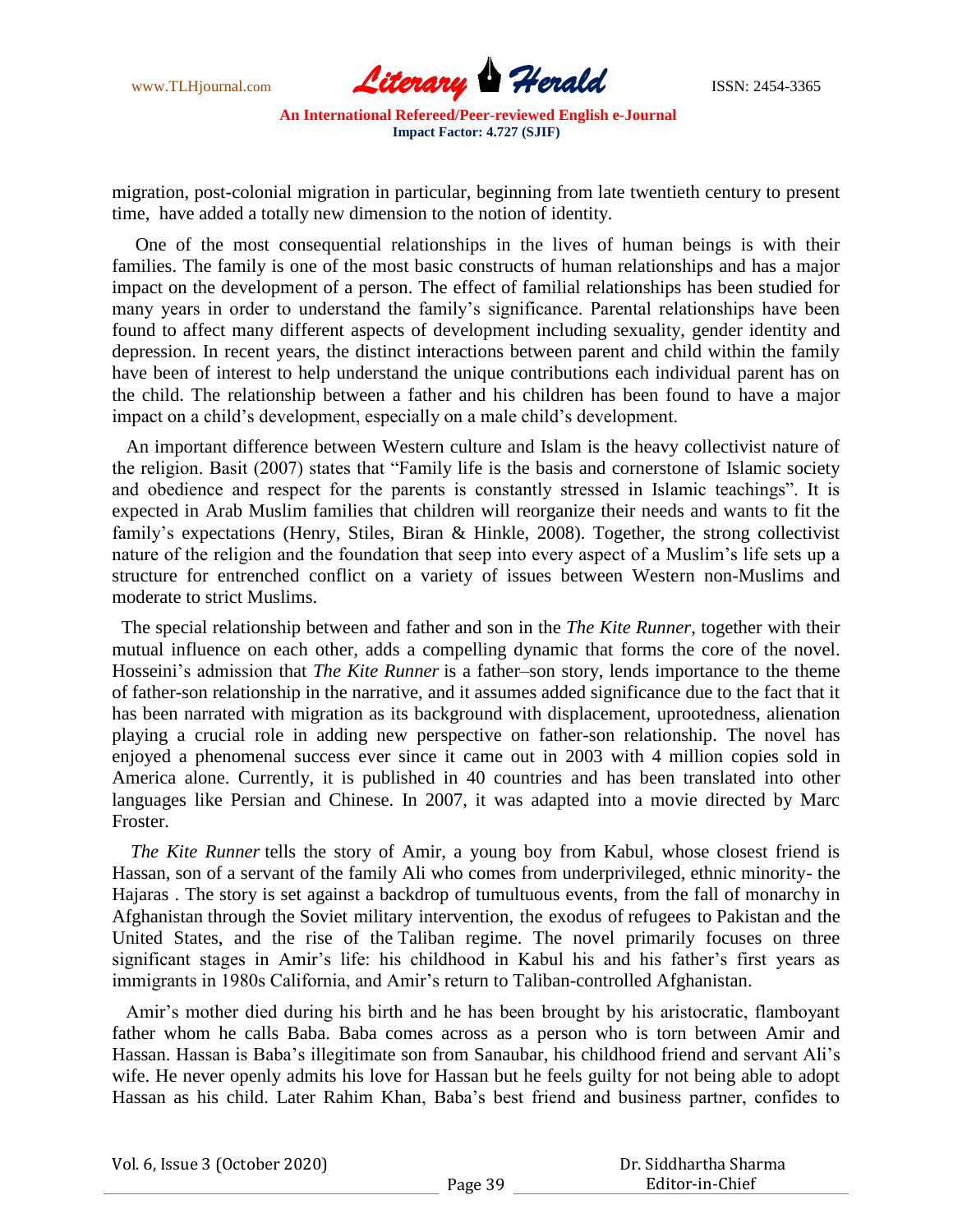

Amir that Baba built the orphanage, which at first glance appears to be a simple act of charity, to actually make up for his guilt and his lack of courage to acknowledge Hassan as his son. Baba is hesitant in expressing his emotions and this is the reason why Amir always complains of not being able to know his father completely. Towards the last days of his life his relation with Amir improves and the two come closer which allows Baba to die happily as he finds at least one of his sons with him.

 Amir grows up in the middle of certain fears. His mother died in delivering him and his father has always held him responsible for his mother's death. As a result, his father never treats him with the respect he deserves. Baba does not come across as an ideal father in Amir's childhood. He shows a slight preference for his other son, Hassan, a fact that Amir finds difficult to understand. Amir believes that Baba is not very happy with him first because of his mother and then because he is not the kind of boy who will develop into a manly citizen that the nation of Afghanistan requires. To get into the good books of Baba he betrays his best companion when he watches Hassan raped by Assef and does nothing to help him. What is worse he deludes himself by fabricating a justification for not helping Hassan. His fear is the main reason but he tries to convince himself that he was trying to make a mark on Baba's mind:

―I ran because I was a coward. I was afraid of Assef and what he would do to me. I was afraid of getting hurt. That's what I told myself as I turned my back to the alley, to Hassan. That's what I made myself believe. I actually *aspired* to cowardice, because the alternative, the real reason I was running, was that Assef was right. Nothing is free in this world. Maybe Hassan was the price I had to pay, the lamb I had to slay, to win Baba. Was it a fair price? The answer floated to my conscious mind before I could thwart it: He was just a Hazara wasn't he? (Hosseini, 68)

 It's as much Amir's moral cowardice that he is not able to stand up for himself and accept Hassan as his friend as his father's that he is not able to accept Hassan as his son. "Our attitude toward the task of creative self-sculpture is largely determined by the emotional attitudes our parents, guardians, and teachers expressed toward us when we were young; whether we go at our task courageously or whether we cringe and hesitate" (W. Beran Wolfe, 63). His father's failure to own Hassan as his son causes much damage to their relationship. Amir suffers emotionally and feels insecure because of his father's frustration and guilt resulting from his failure to give Hassan his due. Baba frustration is heightened by the fact that Hassan has all the qualities that he admires and expects in Amir, unfortunately, Amir has none. Baba never appreciates any task done by Amir because he is not ready to accept his son to remain buried in books and find him shuffling around the house. Amir is not encouraged by his father to remold himself, that is why he is not able to stand up for himself and always hesitates to do anything, a tendency where much evident even when he is a grown up adult living in California with his father. When he first hears of his father's terminal cancer, he feels lost and reacts like a child, "What about me, Baba? What am I supposed to do?" (Hosseini, 144). His father's response is predictable, "A look of disgust swept across his rain-soaked face. It was the same look he'd give me when, as a kid, I'd fall, scrape my knees, and cry. It was the crying that brought it out then, the crying that brought it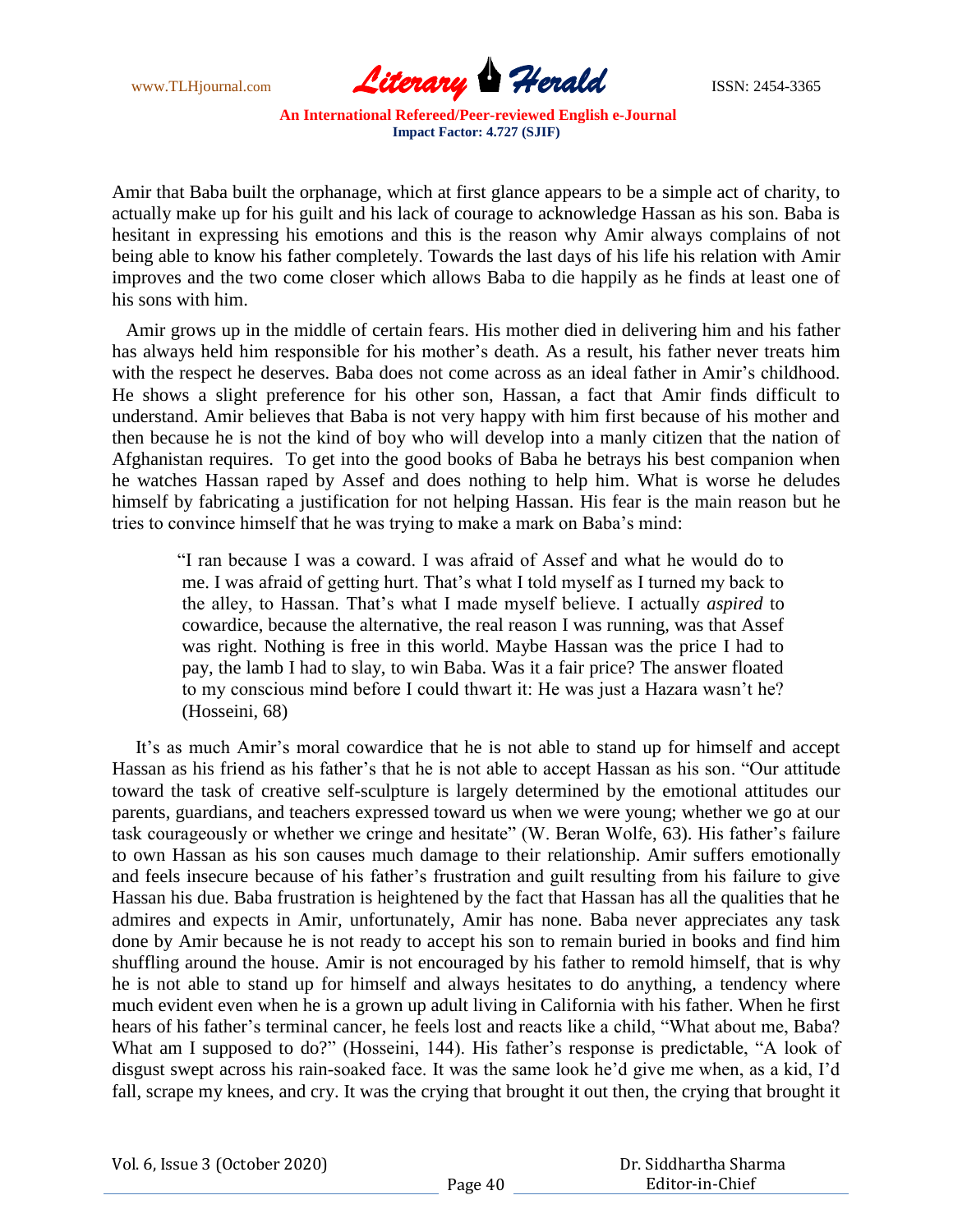

on now." Baba cannot help pointing out to him, "You're twenty-two years, Amir! A grown man! You- - -." (Hosseini, 144)

 Baba redeems his sins. Early in the story, maybe due to a guilty state of mind, he hires the same nursing Hazara woman who fed Amir and Hassan, "Hassan and I fed from the same breasts." (Hosseini, 10). Baba used to buy birthday gifts for Hassan, and Amir: —Baba never missed Hassan's birthday.‖ (Hosseini, 44). On one occasion, in 1979, Baba brought an Indian plastic-surgeon to fix Hassan's upper lip. Sometimes Baba showed direct kindness towards Hassan, Baba patted Hassan on the back. Even he put his arm around his shoulder." (Hosseini, 14). Baba built an orphanage for homeless and poor children. Amir describes how his father worked hard during the construction of the building; as he wanted to repent for his sin of having an illegal relationship with Ali's wife (Sanaubar).

 Love and self reliance in the early years, two highly related subjects profoundly affect the whole life. Children need love that they recognize as such, tender care and affection. It awakens them to their existence as individual of human race and gives them special recognition  $-$  a pleasant feeling at any age. The hunger for love is not lessened by perfunctory expression of it. The more personal the care of the child, the greater is the satisfaction. In Amir's life such personal care from his father is missing which entirely affects his entire life. The child's sense of security or being precious comes mainly from receiving affection. The reason that Amir is so desperate to win the kite tournament is because he feels it is his only way to receive his father's love. He seeks throughout his childhood to do things that will make his father love him.

 For a male, finding his masculine gender identity depends very much on the guidance of the father. On the other hand, the son has a responsibility to hold his father up to a high standard, look towards his father for lessons and examples and protect the family when the father is not around to do so (Comer, 2009). As a son, he is subjected to the authority of his father. The father has a right to discipline him when he behaves in an inappropriate way. At the same time, the son has the right to the father's attentions and love as well. Together, they need to strike a balance of these two characteristics of their relationship and complement each other.

The most important aspect of raising children is making sure that they are and stay "good" Muslims. Children are taught from an early age that their actions are a reflection upon the family as a whole, and shame and honor are greatly stressed (Mourad, 2010, Haboush 2007). Parents most often use shaming and comparison with others as ways of discipline, and stress conformity to social norms as a reason to modify behavior (Nydell, 1987). Barakat (1993) states that because children are taught that family is the most important commitment they have, they often feel "guilt feelings" if they somehow disappoint their parents.

 In *The Kite Runner* the bond between the father and the son changes throughout the novel. It starts with the son's desperate attempts to seek the father's love. However, once they come to America and the son grows up, Amir slowly understands that the relationship with his father is not based on love, but more of a power-relationship. Baba's fault has been that he wants his son, Amir, to behave exactly as he wants him to. He wants him to be athletic and if Amir is not that, he should at least have interest in games and be a spectator if not a player. Hassan better seems to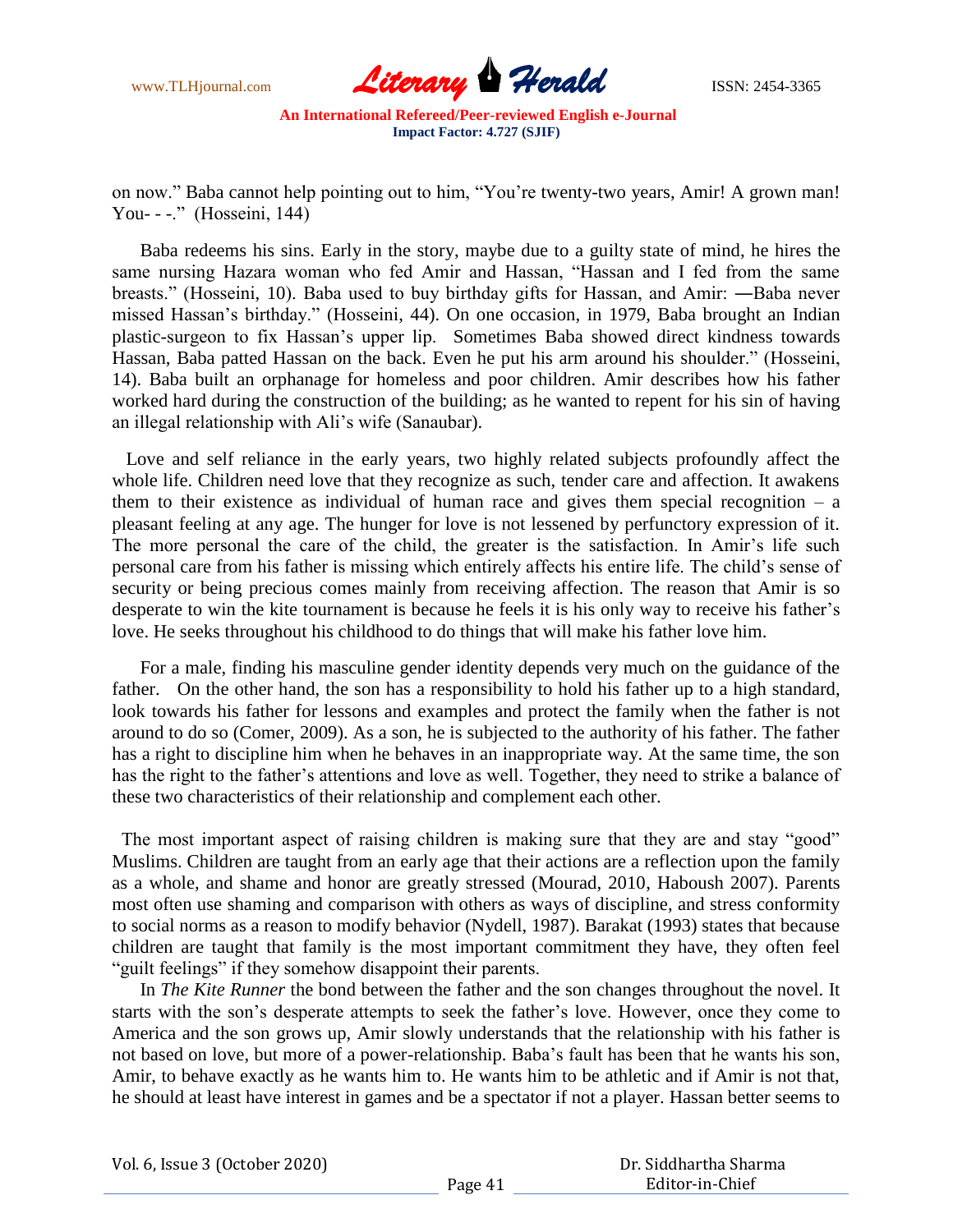

fulfill that requirement. Baba, however, does begin to like Amir a little more after he wins the kite-flying tournament; this makes him appear a better fit for a male dominated world. The indifference of Baba towards Amir greatly affects his personality and his relationship with Baba becomes the basic source of Amir's tension. Amir begins to feel that at times, it seems like Baba prefers Hassan and says, "And besides, one time at Ghargha Lake, Hassan and I were skimming stones and Hassan made his stone skip eight times. The most I managed was five. Baba was there, watching, and he patted Hassan on the back. Even put his arm around his shoulder" (Hosseini, 12) Amir's interest in writing or in reading books is not something a typical Afghan male would appreciate; definitely not Baba. His friend Rahim Khan tries to point out to Baba that he ought not to force his children in a particular direction: "Rahim Khan laughed. "Children aren't coloring books. You don't get to fill them with your favorite colors"(19). Rahim Khan even calls him "self-centered" (19); he was the only one who could dare to do that to Baba on his face.

 The common fears that constrict Amir's life are the fear of disappointing his father. Amir, not being the physical specimen of what his father was when he was young, cannot live up to his father's expectations. He fears that his love of reading and writing over sports really disappoints his father. The psychological strain of a father and son relationship comes from not only the evolving stages as the father and son both grow older, but it also comes from the different expectations that the father and son have of themselves. One of the responsibilities of the father is to help his son establish a masculine identity. Freud (1921, p. 34) first observed that the father plays an important role in the establishment of his son's gender identity. Pease (2000, p. 56) claims that there is a connection between the father's physical and emotional deficiency in the life of their sons with his personal and social behavior. Steve Biddulph is also convinced that sons need fathers to be their role models. In his words, "to become a good man, you have to know good men" (qtd. in Jardine, 2010). Therefore, both the gender identity and the personality of the son are compromised if the father is not a good role model.

 Hisham Sharabi in his book *Neopatriarchy: A Theory of Distorted Change in Arab Society* (1988) notes how the individual is denied an identity and personality because of the powerdynamic relationship within a father-dominated family. For example, the child must become obedient and answer to those above him such as the father or an uncle. The child is always compared to others to emphasize his failure, which leads to low self-esteem and a negative selfimage and, in worst cases, it can go as far as self-punishment  $(41)$ . Systems of "dominationsubordination" and "superiority-inferiority" exist within family structures (a father and his son) and between the male and the female. Amir is always found short of his father's expectation and though a comparison between him and Hassan is never explicitly made, it is always there, hanging in air between the father and the son, making the relationship tense.

 One of the characterizations of a neo-patriarchal family is the relationship between the father and the son which is mostly based on fear of and respect for the father. Even though the main character of the novel is Amir, most of its focus is on the father, Baba. Baba is the man that Amir fears and loves at the same time, which is very common in the neo-patriarchal family: "What is it, Amir? Baba said, - - - . His glare made my throat feel dry. I cleared it and told him I'd written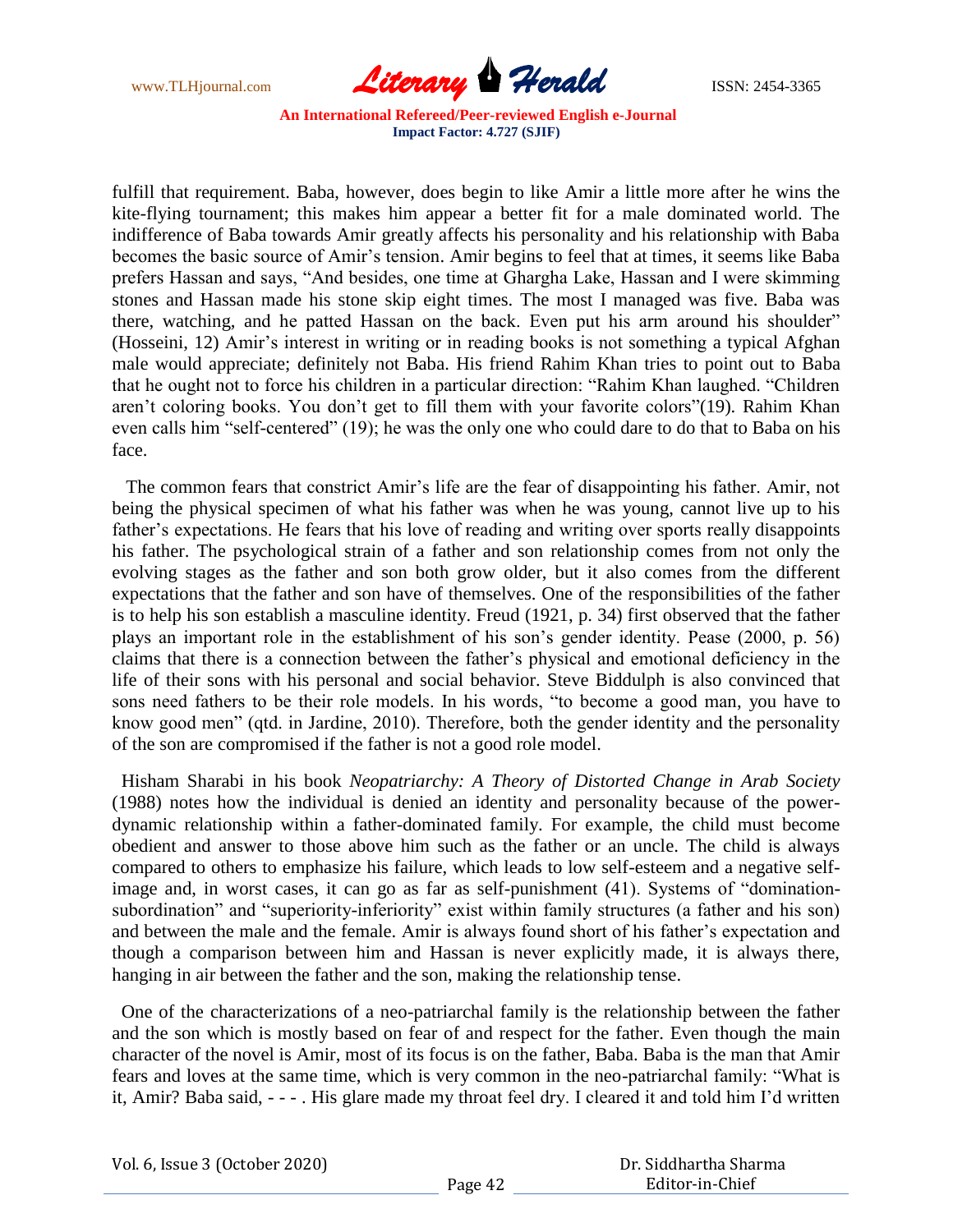

a story" (Hosseini, 29). This exchange between the father and the son describes how the son fears his father but at the same time, the feelings of love and hate exist: "Most days I worshipped Baba with an intensity approaching the religious. But right then, I wished I could open my veins and drain his cursed blood from my body" (Hosseini, 30). The son's self-esteem is very low in the presence of his father and while there is love for the father, there is also hatred, which often develops into a sense of guilt. This kind of self-punishment can be seen in when Amir compares his father with another male role model: "I sat on my bed and wished Rahim Khan had been my father. Then I thought of Baba and his great big chest and how good it felt when he held me against it - - -. I was overcome with such sudden guilt that I bolted to the bathroom and vomited in the sink" (Hosseini, 30).

 This kind of power-dynamic relationship between the father and his son lies in the fear of bringing disrepute to the family name. The son is constantly making an effort to make his father proud of him because if he does not succeed and violates his father's will, he no longer has a right to utter anything and becomes a nonentity. This will lead to the son's effort to earn his father's forgiveness, but only by submitting to the will of his father (Sharabi, 47). Amir sees his father as his role model, someone whom he tries to make proud all the time. However, Amir feels that he is a disappointment to him.

 Without the sense of guilt that Baba and Amir felt, they would not have been determined to achieve what they did in their lives. Baba would not have tried his best, attempting to hide his mortal sin under the extravagance of his good deeds, and Amir would not have gone back to Afghanistan to save a young boy whom he has never seen. Without guilt, there would have been no reason for these two men to go against all odds to help others less fortunate than themselves, and to put their lives on the line for the well-being of others. Rahim Khan tells Amir, "And this is what I want you to understand, that good, real good, was born out of your father's remorse. Sometimes I think that everything he did, feeding the poor on the streets, building the orphanage, giving money to friends in need, it was all his way of redeeming himself. And that I believe is what true redemption is, Amir Jan, when guilt leads to good." (Hosseini, 263).

 Amir has seen both cultures and his narration acquires a unique multicultural vision. The novel's universe is seen through this double vision of one who has seen and known both culture. Baba has brought up the boys, Amir and Hassan, on a policy of "broaden your minds and attitudes.‖ This would lead to Amir's ability to accept America wholeheartedly as is required in a multicultural setup. Amir's attitude is pretty secular another for a happy multicultural coexistence. This is a quality he has received from his father. Baba mocks the story behind Eid, just like he mocks everything religious on the inside (Hosseini, 67).

 After migrating to America, Baba begins to incline more towards Amir as he is the only person who sympathizes with him entirely, loves him and cares for him in a country where Baba is learning to adjust. When Amir passes his high school exams and is ready to join university next year, his father is very happy and they celebrate his birthday. Baba says, "I wish Hassan had been with us today" (Hosseini, p.133). Amir's father is still suffering; he is torn between his love for Amir and Hassan. Amir lived in his father's house and enjoyed a luxurious life. But Hassan,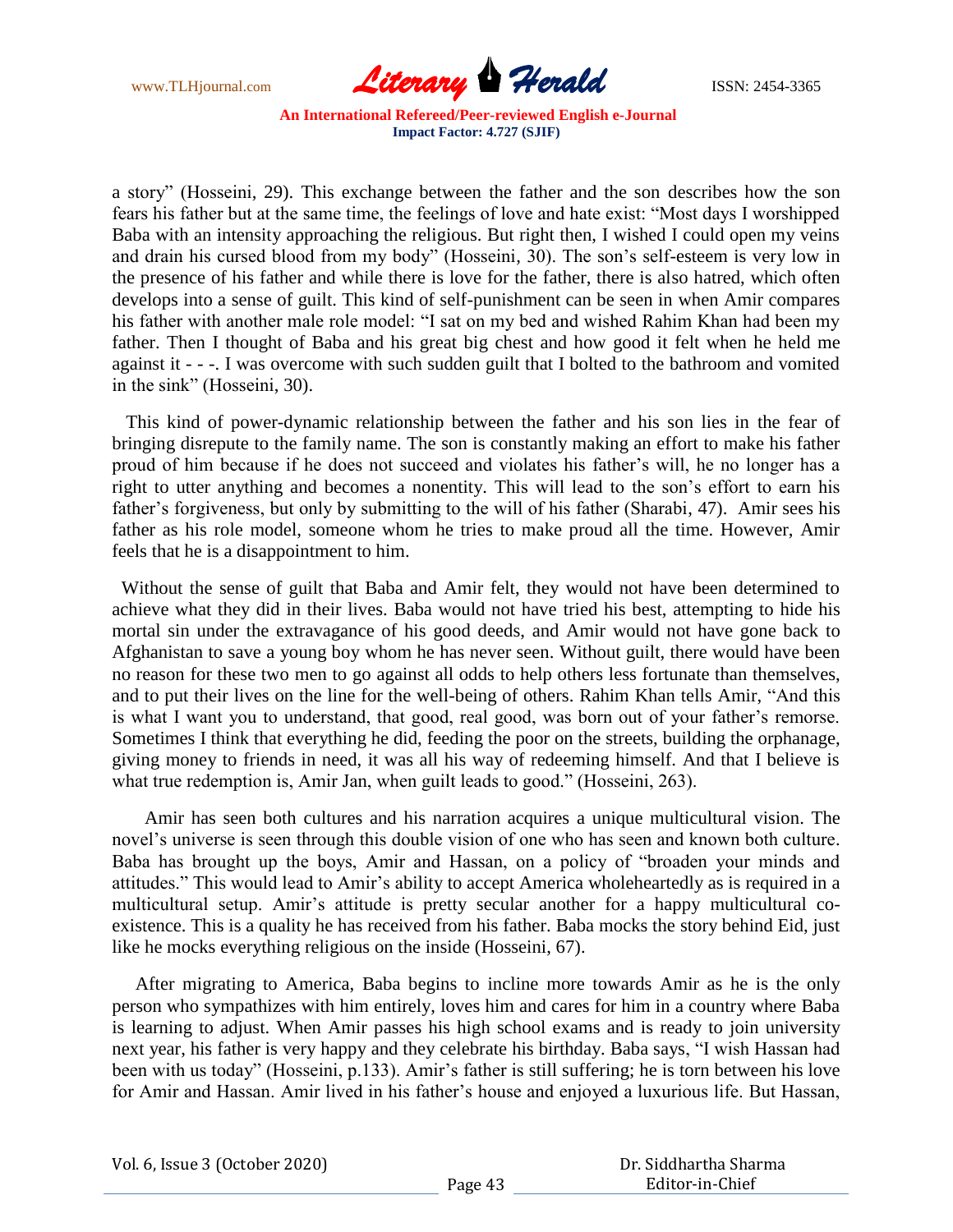

on the other hand, lived in the shed with poor Ali. What is more, Hassan served as a servant for Amir, preparing his food, clearing his shoes and ironing his clothes for him. That is why Amir's father was always tough on Amir and kind towards Hassan.

 One day, after his father's death Amir receives a call from his father's best friend Rahim Khan who asks him go and see him in Peshawar, 'Come. There is a way to be good again," (Hosseini, 177). He meets Rahim Khan and finds out that Hassan was his half-brother and that Hassan's son Sohrab is now left alone with no one to care for him. Amir also realizes that he is more like his father than he had previously thought. Each had betrayed the person who was most loyal to him. Rahim was asking Amir to find Hassan's son to make up not only for Amir's own sins but his father's as well. Amir thinks of how different Hassan and Ali's lives could have been if Amir had not betrayed them. Maybe Baba would have brought them to the United States; they would still be alive. Amir heads back to Rahim's apartment and thinks how his father had not lied about one thing, that someone else always did Amir's fighting for him. Back at the apartment, Amir tells Rahim he will go to Kabul.

 The relationship between a father and son is not a linear relationship. But rather, it is a relationship that changes and alters as the child grows older and matures in thinking and emotion. Dr. D. C. Williams in his essay "The life cycle of father-son relationships" (2010) claims that father-son relationship move in stages. He has used the acronym 'IDEAL' to link these evolving stages. It stands for Idolizing, Discord, Evolving, Accepting and Legacy. The first stage in a father-son relationship is ‗Idolize'*.* In this stage, the son idolizes the father and thinks that his father is capable of everything. The son wants to imitate the image of his father, from the way he walks, talks or even dresses. At this stage, the son is much occupied with trying to please his father.

 Dr. Williams' proposition provides valuable insights into the way the relationship between Amir and his father shapes and evolves throughout the narrative. Amir, the novel's narrator, struggles to fulfill his father's exacting standards. Hosseini utilizes the father–son relationship to explore the qualities traditionally ascribed to Afghan men: physical prowess and courage, the ability to judge between right and wrong, and the willingness to risk their lives to save others from injustice. All of his life Amir tries to get Baba's attention and to please him. The narrator describes Baba as an independent, proud, determined and sometimes emotionally detached person. In the final act of benevolence before leaving Afghanistan, Baba risks his life to save the honour of an Afghan woman whom a Russian soldier wants to rape in exchange for allowing them to pass the Afghan-Pakistani borders. Baba interferes telling Karim to ask the Russian soldier to stop but the soldier replies that — "This is war. There is no shame in war."(Hosseini, p. 115) The soldier pulls the trigger and threatens to kill Baba but a senior officer intervenes and saves Baba. In being a role model to his son, a father who is not well equipped to bring up his son may cause other emotional turmoil to him. In his book *Recreating Men* (2000), Pease addresses a few issues in the relationship of father and son that may influence the son in his identity shaping during his growing up years. Among them, he includes patriarchal expectations of father-son relationships, violence and fear in father-son relationships and oppression in fatherson relationships. When the son experiences any of the above mentioned conditions in his relationship with his father, their relationship has a high tendency of being very strained. In a bid to make his son a better man, the father actually creates negative emotions like fear, anger and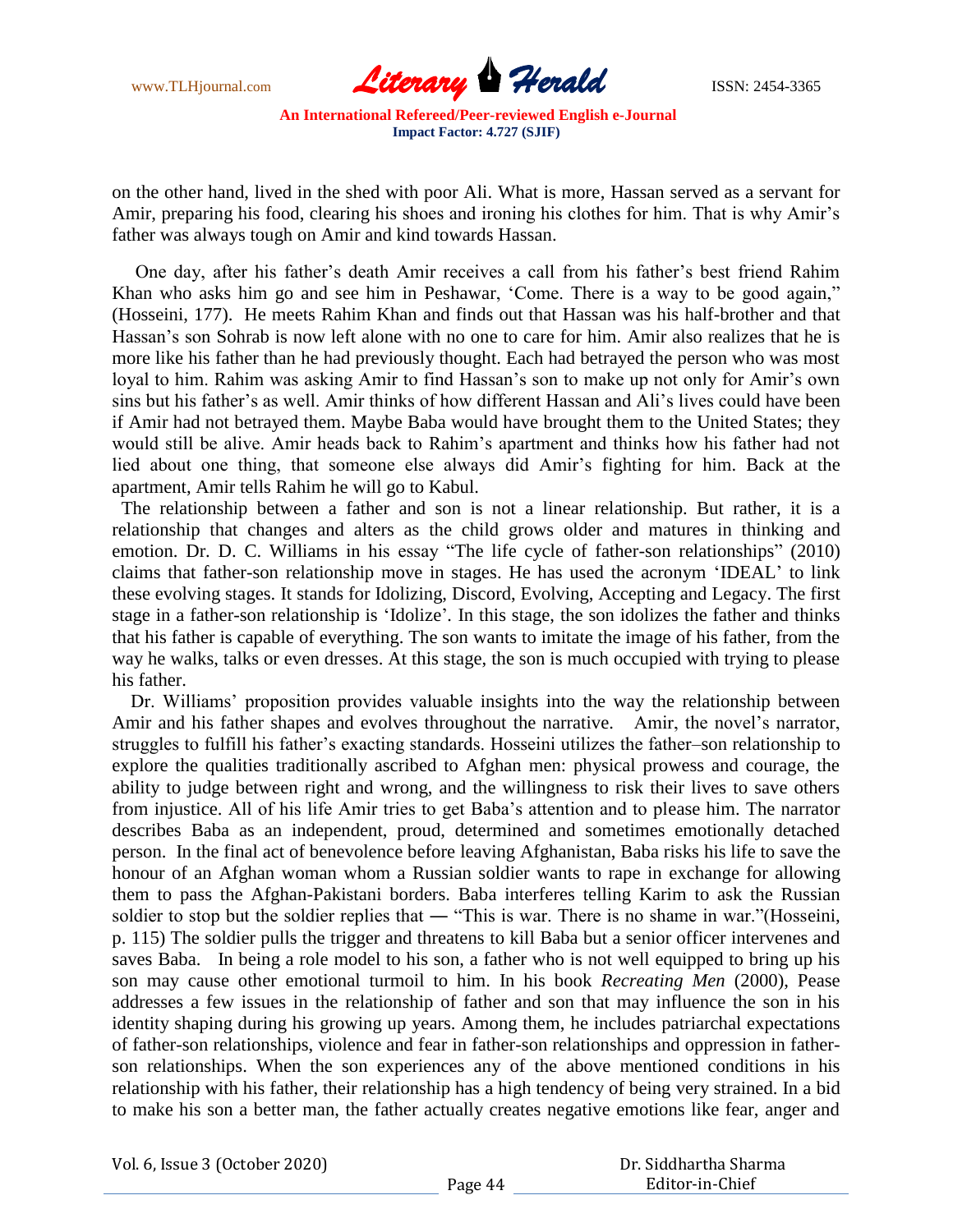

maybe even resentment in the son. This further affects the morality of the son and his search for his identity as a man.

 Due to his father's attitude and indifference, Amir is so afraid of his father that he many times wishes Rahim Khan were his father and wishes to open his veins and drain all his father's blood from his body. Amir throughout his childhood makes efforts to win his father's love and affection which becomes for him a personal battle. During this fight, he becomes selfish, someone who every time thinks about the ways of gaining his father's love. His father's behaviour greatly affects his emotional development, which results in making it difficult for him to make out the difference between right and wrong. The desire to win his father's approval becomes so strong for him that he betrays his most loyal friend, Hassan, which ultimately changes his entire life and after that, he begins to develop a kind of guilt for having deceived his friend. Haunted by the guilt, Amir never finds peace and he does not know how to make amends for it until the day he receives the call from Rahim Khan.

Next, the son would move into the 'Discord' stage, the stage where conflict sets in. The father and son may encounter differences in their expectations, values and directions with each other. This stage may carry well into the son's early twenties where sons start to have a hint of a rebellious streak in them that comes with that age. Baba doesn't like Amir's interest in poetry, reading, and writing. He doesn't like his lack of courage. When Baba builds the orphanage, Amir thinks those children are getting all of Baba's attention, so he tells Baba that he has cancer but Baba merely shrugs it off as Amir's attention seeking tactic. He does get Baba's approval when he wins the kite-fighting contest, but because of his cowardice in not doing anything to rescue or help Hassan and the resulting sense of guilt for having betrayed his best friend, it proves to be a pyrrhic victory for him, failing to give him unalloyed happiness.

After the 'Discord' stage, the relationship moves into the 'Evolving' stage. In this stage, the son makes a conscious effort to be different from the father. The effort may be so strong that it may seem like a competition. But competition can be viewed as one of the highest forms of flattery that a son can pay to his father. But in the case of Amir the competition takes a different form altogether. After Baba recognizes his son falling far short of Afghan standard of masculinity, he gets so infuriated with Amir that he tells Rahim Khan, "If I hadn't seen the doctor pull him out of my wife with my own eyes, I'd never believe he is my son"(Hosseini, 20). When Amir hears these words of his father, he begins to believe that his father really hates him.

Beran observes, "The hated child, who never experiences the warmth of father's love, remains an enemy of the society which he never understood. We find him in later life, a criminal, a pervert, a trouble-maker, and always an isolated outcast" (66). This stands true in the case of Amir - having been deprived of the true affection from his father in his childhood; he becomes a trouble- maker for Hassan, his most loyal friend. Hassan becomes the butt upon whom he can inflict his vengeance. He ensures that Hassan gets thrown out not only from his life but also his father's. He frames both Hassan and his father for theft. Wendell White says, "Children find satisfaction in the realization of having a place in the home. Identification of themselves with the family name or their use of the pronouns "we" and "our" furthers their feeling of belonging. Yet the child's sense of security, or of being precious, comes mainly from receiving affection. Tenderness also gives meaning to belongingness." (Psychology in Living, 95). With Hassan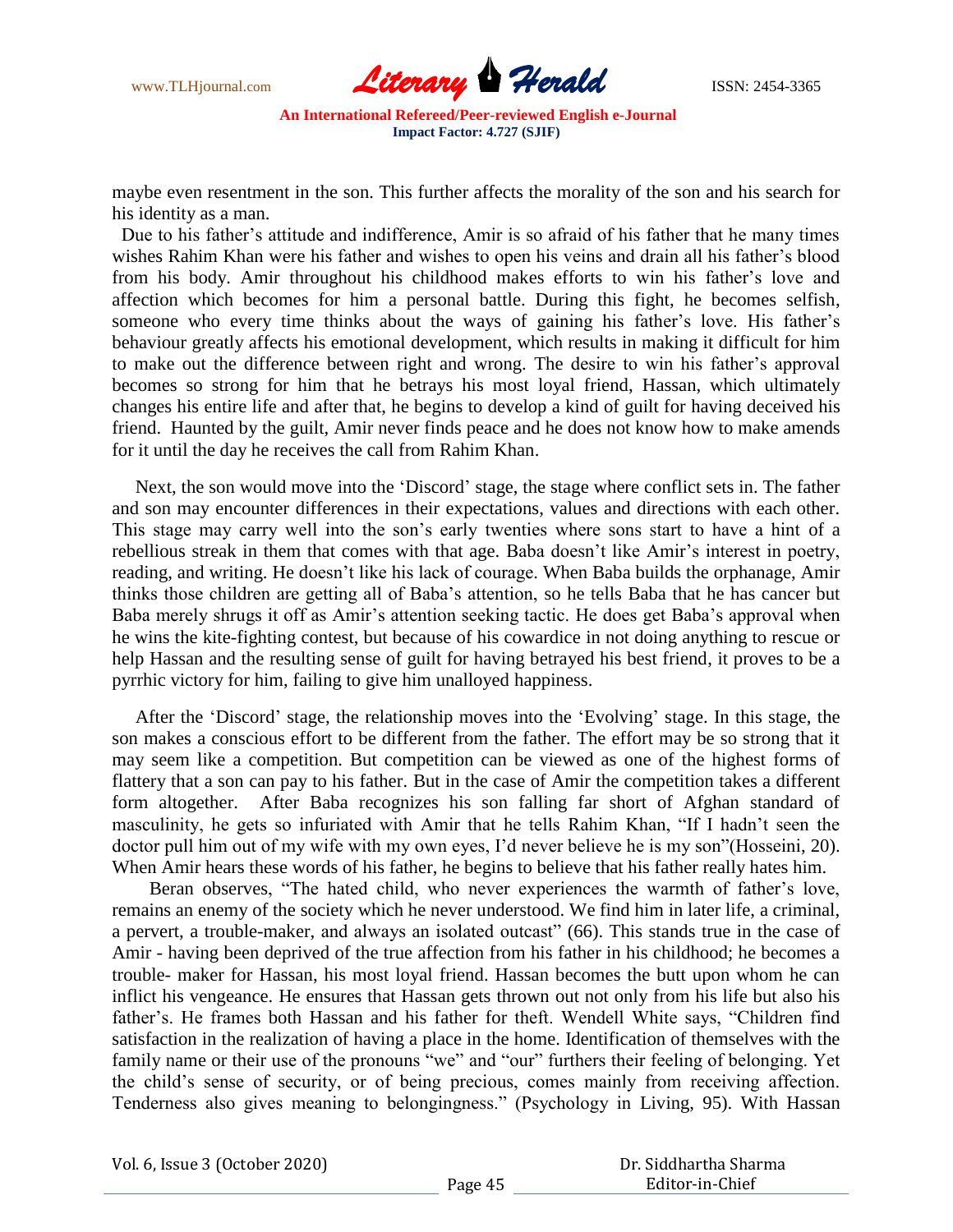

around, Amir does not think, he will get the kind of affection and tenderness from his father that he alone is entitled to. He finds Hassan standing between him and his happiness.

 As the son matures, the relationship moves up to the next level—‗Acceptance'. This is the level where the sons begin to "forgive, recognize their father's strengths and admire their qualities" (Williams, 2010, para.5). They begin to accept each other's differences at this point and often become friends, with common experiences and opinions. Lastly, in the age of their 50s, sons become a 'Legacy' of their father's influence, either for better, or for worse. The admiration and respect of sons for their fathers remind the sons of what a difficult job being a father must have been. The 'IDEAL' stages are actually a cycle of how a father-son relationship is. As sons grow up to be fathers, their own sons would go through these stages with them. Lastly, in the age of their 50s, sons become a 'Legacy' of their father's influence, either for better, or for worse. The admiration and respect of sons for their fathers remind the sons of what a difficult job being a father must have been. The 'IDEAL' stages are actually a cycle of how a father-son relationship is. As sons grow up to be fathers, their own sons would go through these stages with them. In Amir's case, he has found a son in Sohrab and he looks pretty determined to make up for what he has missed. Baba's adultery takes nothing away from the sterling qualities of head and heart that Amir so much admires and is sure to hand them down to the young Sohrab.

 In *The Kite Runner* the relationship between the protagonist Amir and his father gradually becomes more relaxed and while the father approves of his son's achievements, the son too gets closer to his father and the story of the father-son relationship ends on a happy note. Although as with many Bildungsromane, Amir does find a surrogate father in Rahim Khan, who understands and encourages his scholarly and creative interests, *The Kite Runner* deviates from one of the important paradigms of the canon which lays down that either the father dies when the protagonist is still a child, or more importantly, the son is irrevocably alienated from him. This shift in the canon can be attributed to the emergence of the sub-genre - the migrant Bildungsroman, the category to which *The Kite Runner* belongs and consequently the changes that migration has brought about in the psycho-sociological determinants of father-son relationships. In the migrant Bildungsroman, family bonding tends to play a crucial and often a positive role where the migrants are faced with acute sense of displacement, racism, alienation and the need to belong, this brings them closer, forging a new, healthy relationship.

 A common theme of Bildungsroman is for the son to either come to terms to his father or free himself from his grasp. Buckley's taxonomic definition lists the father as an important figure in the typical Bildungsroman, where the protagonist often loses his father by either death or alienation, "A child of some sensibility grows up in the country or in the provincial town, where he finds constraints, social and intellectual, placed upon the free imagination. His family, especially his father, proves doggedly hostile to his creative instincts or flights of fancy, antagonistic to his ambitions, and quite impervious to the new ideas he has gained from unprescribed reading." (1974, 17)

 From Buckley's definition it follows that the protagonist of a typical Bildungsroman finds himself at odds with the expectations of his family leading to his loss of faith in the values of his home and family, forcing him to look for substitutes. The father's repression is often the main force behind the youth's assertion of his independence. The father-son relationship in *The Buddha of Suburbia* takes on a different trajectory compared to classical Bildungsromane and the